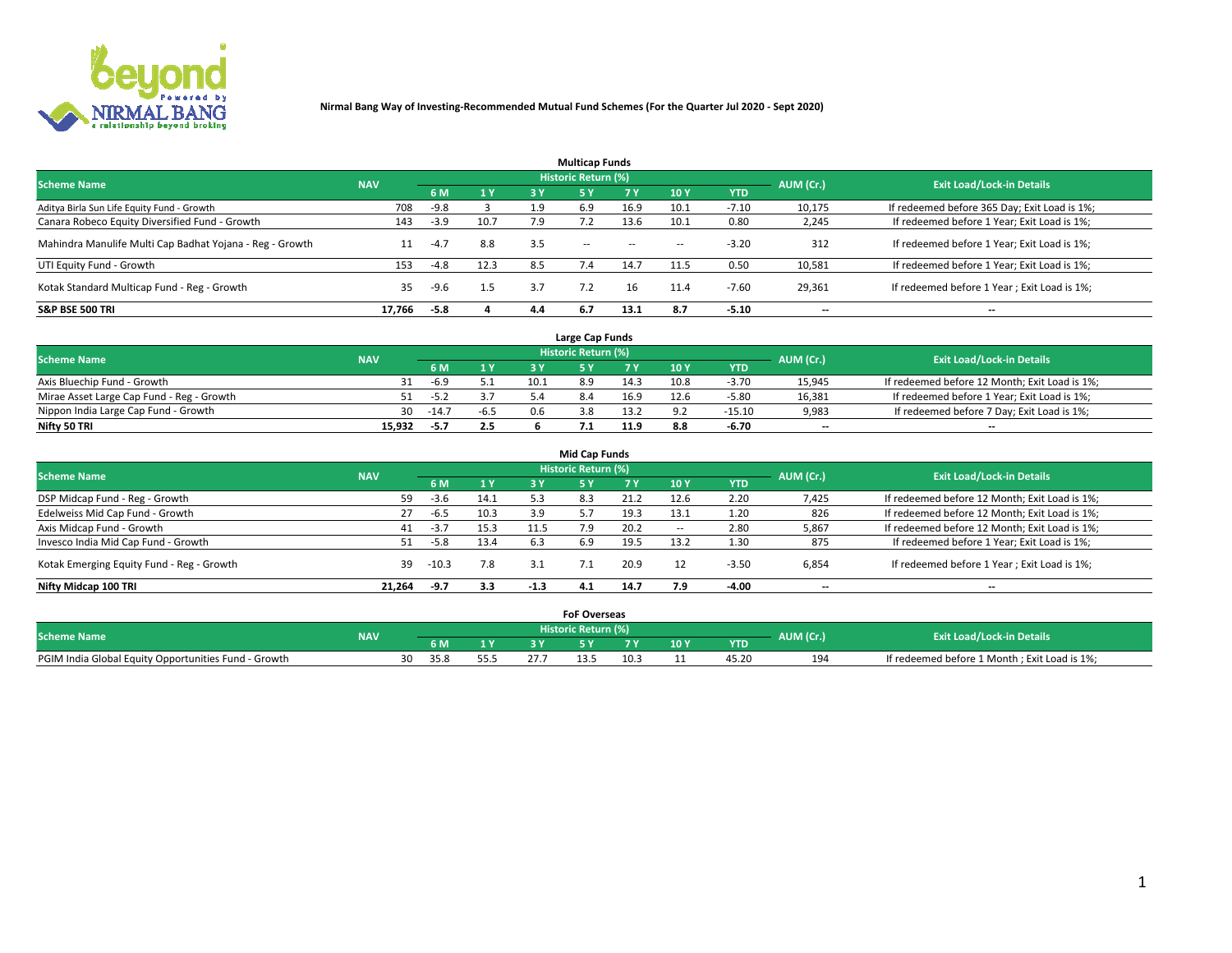

| Large & Midcap                                   |            |         |      |     |                            |      |      |         |                          |                                              |  |  |  |
|--------------------------------------------------|------------|---------|------|-----|----------------------------|------|------|---------|--------------------------|----------------------------------------------|--|--|--|
| <b>Scheme Name</b>                               | <b>NAV</b> |         |      |     | <b>Historic Return (%)</b> |      |      |         | AUM (Cr.)                | <b>Exit Load/Lock-in Details</b>             |  |  |  |
|                                                  |            | 6 M     | 1Y   | 3 Y |                            | 7 V  | 10Y  | YTD     |                          |                                              |  |  |  |
| Mirae Asset Emerging Bluechip Fund - Growth      |            | -3.1    | 10   | 7.9 | -1.9                       | 24.9 | 18.4 | 1.50    | 9,834                    | If redeemed before 1 Year; Exit Load is 1%;  |  |  |  |
| Canara Robeco Emerging Equities - Growth         | 97         | $-6.0$  | 11.1 |     | 8.4                        | 23.5 | 15.4 | 0.20    | 5,543                    | If redeemed before 1 Year; Exit Load is 1%;  |  |  |  |
| Principal Emerging Bluechip Fund - Growth        | 106        | $-6.9$  | 10.3 | 3.4 |                            | 20.5 | 12.8 | $-1.60$ | 2,015                    | If redeemed before 365 Day; Exit Load is 1%; |  |  |  |
| Invesco India Growth Opportunities Fund - Growth | 34         | $-9.1$  | 3.2  |     | 6.9                        | 14.6 | 10.5 | $-6.60$ | 2,703                    | If redeemed before 1 Year; Exit Load is 1%;  |  |  |  |
| Sundaram Large and Mid Cap Fund - Reg - Growth   | 33         | $-12.5$ | 1.1  | 4.3 | 6.8                        |      | 8.8  | $-9.90$ | 1,113                    | If redeemed before 365 Day; Exit Load is 1%; |  |  |  |
| NIFTY Large Midcap 250 TRI                       | 7.135      | -6.6    | 5.3  |     |                            | 15.3 |      | $-3.80$ | $\overline{\phantom{a}}$ | $- -$                                        |  |  |  |

|                                                     |            |        |                |     | <b>Focused Funds</b> |      |        |            |                          |                                               |
|-----------------------------------------------------|------------|--------|----------------|-----|----------------------|------|--------|------------|--------------------------|-----------------------------------------------|
| <b>Scheme Name</b>                                  | <b>NAV</b> |        |                |     | Historic Return (%)  |      |        |            | AUM (Cr.)                | <b>Exit Load/Lock-in Details</b>              |
|                                                     |            | 6 M    | 1 <sub>V</sub> |     |                      |      | 10 Y   | <b>YTD</b> |                          |                                               |
| Axis Focused 25 Fund - Growth                       | 29         | -9.8   | 4.8            |     |                      |      | $\sim$ | $-4.9$     | 11,043                   | If redeemed before 12 Month; Exit Load is 1%; |
| ICICI Prudential Focused Equity Fund - Ret - Growth | 31         | 6.2    |                |     |                      |      |        | 6.20       | 681                      | If redeemed before 1 Year; Exit Load is 1%;   |
| SBI Focused Equity Fund - Growth                    | 145        | -10.3  |                | 8.4 |                      | 16.7 |        | $-5.80$    | 9,506                    | If redeemed before 1 Year; Exit Load is 1%;   |
| S&P BSE 500 TRI                                     | 17,766     | $-5.8$ |                |     |                      | 13.1 |        | $-5.10$    | $\overline{\phantom{a}}$ | $- -$                                         |

| <b>Small Cap Funds</b>       |            |         |        |                     |        |      |                 |            |           |                                             |  |  |
|------------------------------|------------|---------|--------|---------------------|--------|------|-----------------|------------|-----------|---------------------------------------------|--|--|
| <b>Scheme Name</b>           | <b>NAV</b> |         |        | Historic Return (%) |        |      |                 |            | AUM (Cr.) | <b>Exit Load/Lock-in Details</b>            |  |  |
|                              |            | 6 M     | 1 Y    |                     |        |      | 10 <sub>Y</sub> | <b>YTD</b> |           |                                             |  |  |
| HDFC Small Cap Fund - Growth |            | $-11.9$ | $-7.5$ | -0.6                |        |      | 8.9             | $-8.10$    | 7,851     | If redeemed before 1 Year; Exit Load is 1%; |  |  |
| SBI Small Cap Fund - Growth  | 54.        | -5.     | 12.3   |                     | 10.3   | 24.4 | 16.9            | 0.80       | 4.270     | If redeemed before 1 Year; Exit Load is 1%; |  |  |
| Nifty Smallcap 100 TRI       | 6.614      | $-12.9$ | $-1.7$ | -8.:                | $-0.8$ |      | 4.1             | -7.70      | $- -$     | $- -$                                       |  |  |

| ELSS Schemes (Tax Saving u/s 80-C)           |            |         |      |                            |           |        |                          |            |                          |                                  |  |  |  |
|----------------------------------------------|------------|---------|------|----------------------------|-----------|--------|--------------------------|------------|--------------------------|----------------------------------|--|--|--|
| <b>Scheme Name</b>                           | <b>NAV</b> |         |      | <b>Historic Return (%)</b> |           |        |                          |            | AUM (Cr.)                | <b>Exit Load/Lock-in Details</b> |  |  |  |
|                                              |            | - 6 M   | 1Y   | 73 Y                       | <b>5Y</b> | 7 Y    | 10 Y                     | <b>YTD</b> |                          |                                  |  |  |  |
| Aditya Birla Sun Life Tax Relief 96 - Growth |            | -5.9    | 7.5  | 4. -                       |           | 16.5   | 10.4                     | $-3.10$    | 10,101                   | Nil                              |  |  |  |
| Axis Long Term Equity Fund - Growth          | 46         | $-10.6$ | 3.4  | 7.5                        |           | 18.3   | 14.5                     | $-5.90$    | 21,051                   | Nil                              |  |  |  |
| Canara Robeco Equity Tax Saver Fund - Growth | 70         | $-2.9$  | 11.8 | 8.8                        |           | 14.6   | 10.5                     | 2.80       | 1,089                    | Nil                              |  |  |  |
| Invesco India Tax Plan - Growth              |            | $-6.8$  | 6.8  | 5.9                        |           | 16.4   | 11.5                     | $-2.90$    | 1,075                    | Nil                              |  |  |  |
| Mirae Asset Tax Saver Fund - Reg - Growth    | 18         | $-3.7$  | 7.3  |                            | $- -$     | $\sim$ | $\overline{\phantom{a}}$ | $-3.40$    | 3,538                    | Nil                              |  |  |  |
| S&P BSE 200 TRI                              | 5,757      | -5.4    | 3.9  | 5.2                        |           | 13.1   | 8.9                      | $-5.30$    | $\overline{\phantom{a}}$ | $- -$                            |  |  |  |

# 2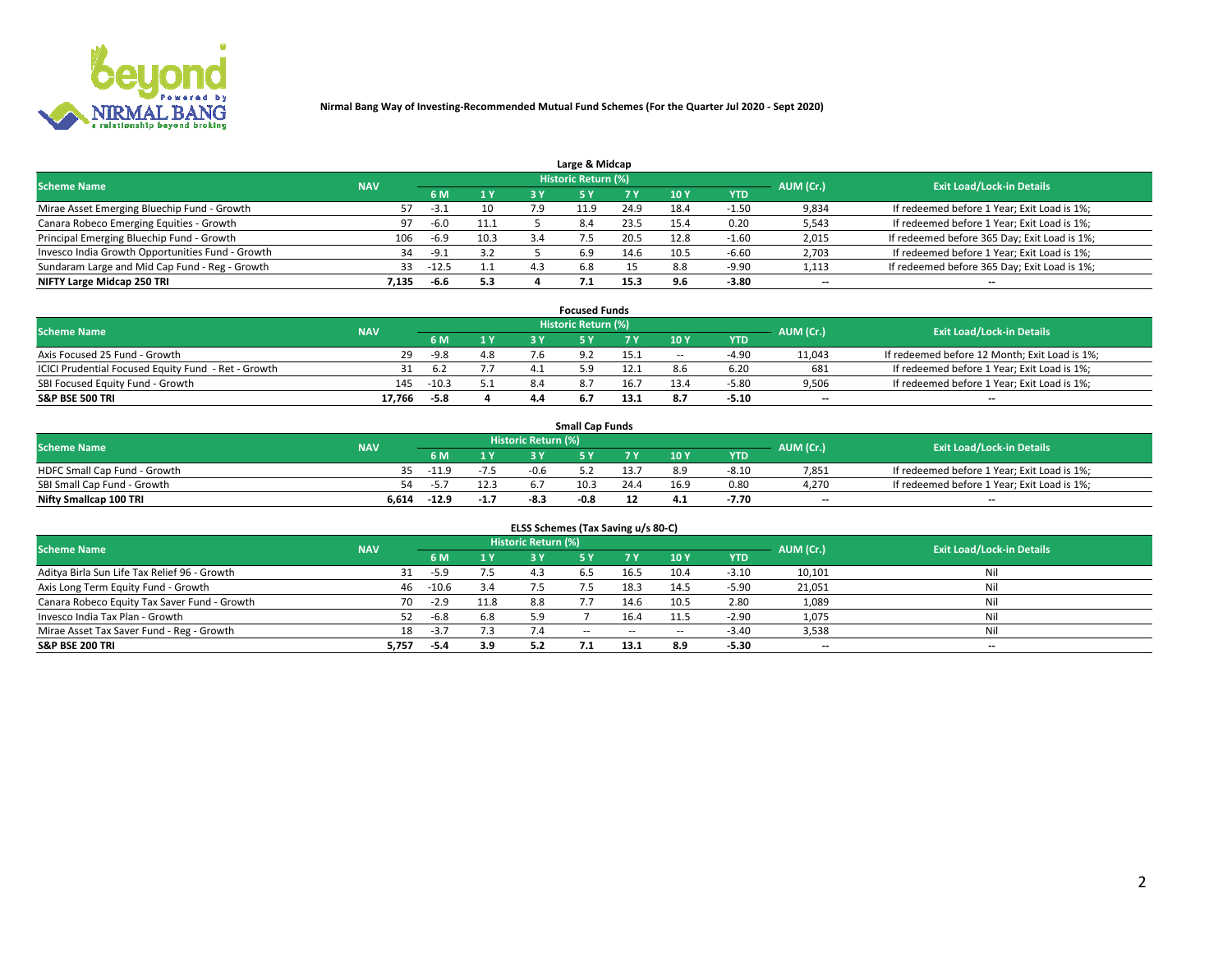

|                                                        |            |            |     |                            | <b>Solution Oriented</b> |      |                          |            |                          |                                                                     |
|--------------------------------------------------------|------------|------------|-----|----------------------------|--------------------------|------|--------------------------|------------|--------------------------|---------------------------------------------------------------------|
| <b>Scheme Name</b>                                     | <b>NAV</b> |            |     | <b>Historic Return (%)</b> |                          |      |                          |            | AUM (Cr.)                | <b>Exit Load/Lock-in Details</b>                                    |
|                                                        |            | <b>6 M</b> | 1 Y | 3 Y                        |                          |      | 10Y                      | <b>YTD</b> |                          |                                                                     |
|                                                        |            |            |     |                            |                          |      |                          |            |                          | If redeemed before 1 Year; Exit Load is 3%; If redeemed bet. 1 Year |
| <b>HDFC Childrens Gift Fund</b>                        | 124        | $-2.5$     | 5.6 |                            |                          | 14.3 | 12.3                     | $-0.80$    | 3.211                    | to 2 Year; Exit Load is 2%; If redeemed bet. 2 Year to 3 Year; Exit |
|                                                        |            |            |     |                            |                          |      |                          |            |                          | Load is 1%;                                                         |
| Tata Retirement Savings Fund - Moderate Plan - Reg     | 32         | $-2.0$     | 9.6 | 5.8                        | 8.4                      | 16.1 | --                       | 0.0        | 1,140                    | If redeemed before 61 Month; Exit Load is 1%;                       |
| Tata Retirement Savings Fund - Progressive Plan - Reg  | 31         | $-4.1$     | 8.5 | 6.1                        | 9.1                      | 15.8 | $\overline{\phantom{a}}$ | $-2.20$    | 776                      | If redeemed before 61 Month; Exit Load is 1%;                       |
| Tata Retirement Savings Fund - Reg - Conservative Plan | 22         | 3.1        | 9.3 | -6.1                       |                          | 10   | --                       | 5.10       | 141                      | If redeemed before 61 Month; Exit Load is 1%;                       |
| S&P BSE 200 TRI                                        | 5,757      | $-5.4$     | 3.9 | 5.2                        |                          | 13.1 | 8.9                      | $-5.30$    | $\overline{\phantom{a}}$ | $- -$                                                               |

|                                                    |            |        |            |                            | <b>Index Fund</b> |      |      |            |                          |                                               |
|----------------------------------------------------|------------|--------|------------|----------------------------|-------------------|------|------|------------|--------------------------|-----------------------------------------------|
| <b>Scheme Name</b>                                 | <b>NAV</b> |        |            | <b>Historic Return (%)</b> |                   |      |      |            | AUM (Cr.)                | <b>Exit Load/Lock-in Details</b>              |
|                                                    |            |        | <b>4 Y</b> | 2 V                        |                   | 7 V  | 10 Y | <b>YTD</b> |                          |                                               |
| HDFC Index Fund-NIFTY 50 Plan                      | 103        | $-6.3$ | 1.6        |                            |                   |      |      | $-7.40$    | 1.746                    | If redeemed before 3 Day; Exit Load is 0.25%; |
| ICICI Prudential Nifty Next 50 Index Fund - Growth | 24         | -5.1   | 4.6        |                            |                   | 14.1 |      | $-3.00$    | 729                      | Nil                                           |
| UTI Nifty Index Fund - Growth                      | 74         | -6.1   | 1.9        |                            |                   |      |      | $-7.10$    | 2,571                    | Nil                                           |
| Nifty 50 TRI                                       | 15,932     | $-5.7$ | 2.5        |                            |                   | 11.9 | 8.8  | -6.70      | $\overline{\phantom{a}}$ | $- -$                                         |

| <b>Contra/Value Fund</b>              |            |        |  |                     |  |      |      |            |                          |                                             |  |  |  |
|---------------------------------------|------------|--------|--|---------------------|--|------|------|------------|--------------------------|---------------------------------------------|--|--|--|
| <b>Scheme Name</b>                    | <b>NAV</b> |        |  | Historic Return (%) |  |      |      |            | AUM (Cr.)                | <b>Exit Load/Lock-in Details</b>            |  |  |  |
|                                       |            |        |  |                     |  | 7 Y  | 10Y  | <b>YTD</b> |                          |                                             |  |  |  |
| Invesco India Contra Fund - Growth    | 49         | -3.3   |  |                     |  | 19.4 | 11.8 | 0.40       | 4,952                    | If redeemed before 1 Year; Exit Load is 1%; |  |  |  |
| UTI Value Opportunities Fund - Growth | 62         | $-6.8$ |  |                     |  | 10.8 |      | $-4.10$    | 4,251                    | If redeemed before 1 Year; Exit Load is 1%; |  |  |  |
| <b>S&amp;P BSE 500 TRI</b>            | 17.766     | -5.8   |  |                     |  |      |      | $-5.10$    | $\overline{\phantom{a}}$ | $- -$                                       |  |  |  |

| Sector/Thematic                                                           |            |         |         |                     |            |            |                          |            |                          |                                               |  |  |  |
|---------------------------------------------------------------------------|------------|---------|---------|---------------------|------------|------------|--------------------------|------------|--------------------------|-----------------------------------------------|--|--|--|
| <b>Scheme Name</b>                                                        | <b>NAV</b> |         |         | Historic Return (%) |            |            |                          |            | AUM (Cr.)                | <b>Exit Load/Lock-in Details</b>              |  |  |  |
|                                                                           |            | 6 M     | 1 Y     | 3 Y                 | <b>5Y</b>  | <b>7 Y</b> | 10Y                      | <b>YTD</b> |                          |                                               |  |  |  |
| Canara Robeco Consumer Trends Fund - Reg - Growth                         | 42         | $-7.3$  | 9.7     |                     | 8.9        | 16.6       |                          | $-1.90$    | 390                      | If redeemed before 1 Year; Exit Load is 1%;   |  |  |  |
| Mirae Asset Great Consumer Fund - Growth                                  | 35         | $-8.5$  | 6.4     | .b.b                | 8.9        | 15.6       | $\overline{\phantom{a}}$ | $-6.10$    | 940                      | If redeemed before 1 Year; Exit Load is 1%;   |  |  |  |
| <b>ICICI Prudential Technology Fund - Growth</b>                          | 71         | 16.3    | 20.3    | 20.8                | 11.2       | 17.6       | 15.7                     | 22.60      | 379                      | If redeemed before 15 Day; Exit Load is 1%;   |  |  |  |
| Nippon India Pharma Fund - Growth                                         | 225        | 38.5    | 60.3    | 23                  | 9.3        | 18         | 15.8                     | 47.90      | 3,093                    | If redeemed before 1 Month; Exit Load is 1%;  |  |  |  |
| BNP Paribas India Consumption Fund - Reg - Growth                         | 13         | $-6.2$  | 10.4    | $\sim$ $\sim$       | $\sim$ $-$ | $- -$      | $\overline{\phantom{a}}$ | $-0.70$    | 525                      | If redeemed before 12 Month; Exit Load is 1%; |  |  |  |
| ICICI Prudential Banking and Financial Services Fund - Retail -<br>Growth | 50         | $-28.4$ | $-19.9$ | -5                  | 4.8        | 15.4       |                          | $-28.50$   | 2,538                    | If redeemed before 15 Day; Exit Load is 1%;   |  |  |  |
| <b>S&amp;P BSE 500 TRI</b>                                                | 17.766     | $-5.8$  |         | 4.4                 | 6.7        | 13.1       | 8.7                      | $-5.10$    | $\overline{\phantom{a}}$ | --                                            |  |  |  |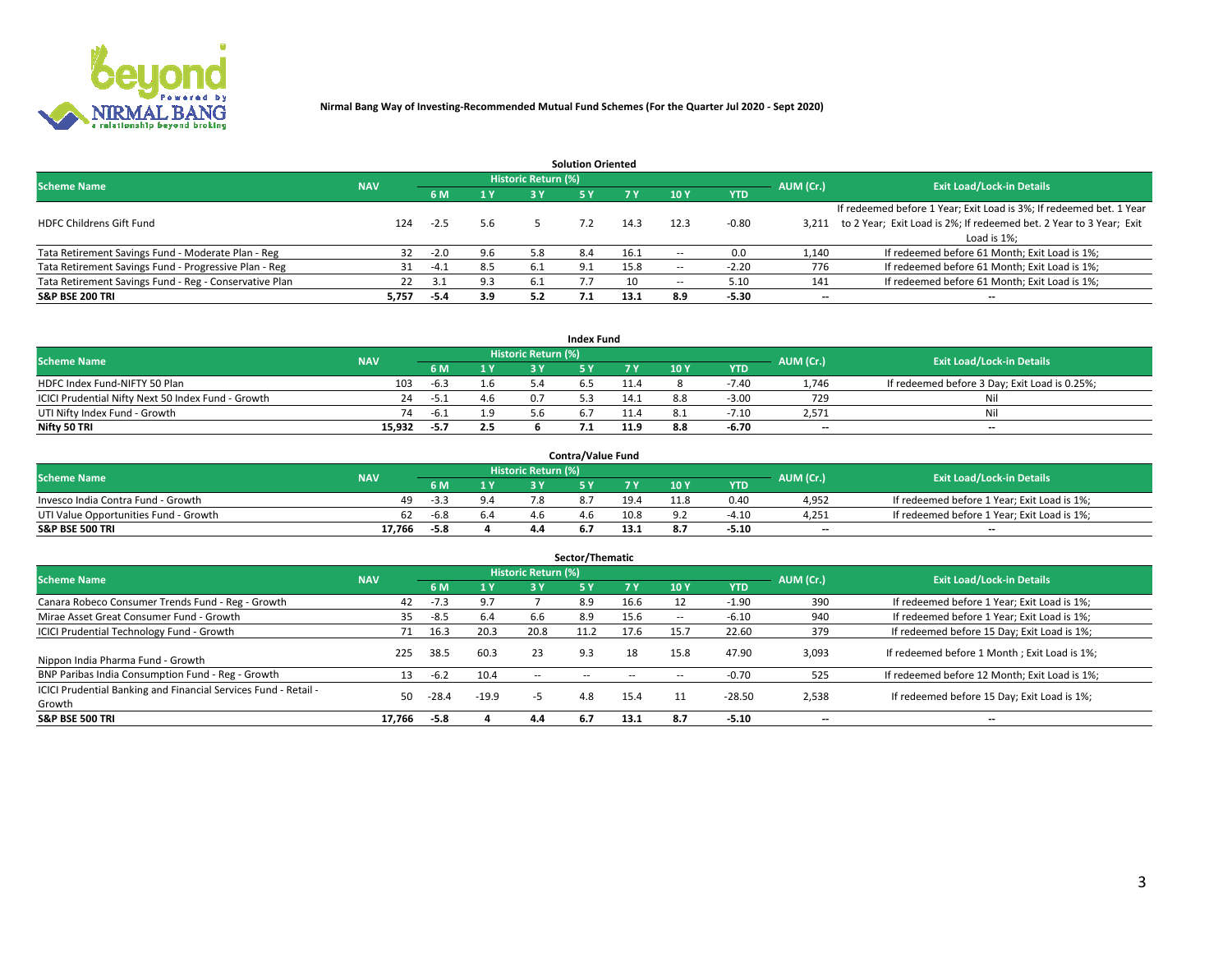

| <b>Dynamic Asset Allocation Funds</b>                   |            |        |     |                            |     |        |      |            |                          |                                                 |  |  |  |  |
|---------------------------------------------------------|------------|--------|-----|----------------------------|-----|--------|------|------------|--------------------------|-------------------------------------------------|--|--|--|--|
| <b>Scheme Name</b>                                      | <b>NAV</b> |        |     | <b>Historic Return (%)</b> |     |        |      |            | AUM (Cr.)                | <b>Exit Load/Lock-in Details</b>                |  |  |  |  |
|                                                         |            | 6 M    | 1 Y | 3 Y                        |     |        | 10Y  | <b>YTD</b> |                          |                                                 |  |  |  |  |
| ICICI Prudential Balanced Advantage Fund - Reg - Growth | 38         | $-2.1$ | 6.3 |                            |     | 12.4   | 10.9 | $-1.40$    | 25,409                   | If redeemed before 1 Year; Exit Load is 1%;     |  |  |  |  |
| Invesco India Dynamic Equity Fund - Growth              | 30         | $-2.8$ | 3.6 |                            | 5.6 | $-1.6$ | 9.2  | $-1.30$    | 757                      | If redeemed before 3 Month; Exit Load is 0.25%; |  |  |  |  |
| Nippon India Balanced Advantage Fund - Growth           | 92         | -3.6   | 2.8 |                            |     | 12.3   |      | $-2.10$    | 2,782                    | If redeemed before 12 Month; Exit Load is 1%;   |  |  |  |  |
| SBI Dynamic Asset Allocation Fund - Reg - Growth        |            | $-3.0$ |     |                            | 5.8 | $\sim$ | --   | $-4.00$    | 593                      | If redeemed before 12 Month; Exit Load is 1%;   |  |  |  |  |
| NIFTY 50 Hybrid Composite Debt 65:35 Index              | 10.580     | 0.1    | 7.3 |                            | 8.3 | 11.5   | 9.2  | 0.10       | $\overline{\phantom{a}}$ | $- -$                                           |  |  |  |  |

| <b>Hybrid Aggressive</b>                        |            |        |         |                     |     |        |                          |            |                          |                                               |  |  |  |  |
|-------------------------------------------------|------------|--------|---------|---------------------|-----|--------|--------------------------|------------|--------------------------|-----------------------------------------------|--|--|--|--|
| <b>Scheme Name</b>                              | <b>NAV</b> |        |         | Historic Return (%) |     |        |                          |            | AUM (Cr.)                | <b>Exit Load/Lock-in Details</b>              |  |  |  |  |
|                                                 |            | 6 M    | 1 Y     | RУ                  |     |        | 10Y                      | <b>YTD</b> |                          |                                               |  |  |  |  |
| Canara Robeco Equity Hybrid Fund - Growth       | 173        | -0.9   | 11.3    |                     | , o | 14.8   | 11.1                     | 2.60       | 3,231                    | If redeemed before 1 Year; Exit Load is 1%;   |  |  |  |  |
| SBI Equity Hybrid Fund - Growth                 | 142        | -5.7   | 5.3     | 6.9                 |     | 14.6   | 10.7                     | $-2.70$    | 31,434                   | If redeemed before 12 Month; Exit Load is 1%; |  |  |  |  |
| Mirae Asset Hybrid - Equity Fund - Reg - Growth | 15         | $-2.0$ | 5.8     |                     | 8.6 | $\sim$ | $\overline{\phantom{a}}$ | $-2.50$    | 3,468                    | If redeemed before 1 Year; Exit Load is 1%;   |  |  |  |  |
| ICICI Prudential Equity & Debt Fund - Growth    | 130        | $-6.8$ | $0.1\,$ |                     |     | 13.5   | 11.5                     | $-7.50$    | 17,615                   | If redeemed before 1 Year; Exit Load is 1%;   |  |  |  |  |
| NIFTY 50 Hybrid Composite Debt 65:35 Index      | 10.580     | 0.1    | 7.3     |                     |     | 11.5   |                          | 0.10       | $\overline{\phantom{a}}$ | $- -$                                         |  |  |  |  |

| <b>Arbitrage Fund</b>                      |            |           |     |                     |  |        |        |            |           |                                                 |  |  |  |  |
|--------------------------------------------|------------|-----------|-----|---------------------|--|--------|--------|------------|-----------|-------------------------------------------------|--|--|--|--|
| <b>Scheme Name</b>                         | <b>NAV</b> |           |     | Historic Return (%) |  |        |        |            | AUM (Cr.) | <b>Exit Load/Lock-in Details</b>                |  |  |  |  |
|                                            |            | 1 M.      | 3 M | <b>6M</b>           |  |        |        | <b>YTD</b> |           |                                                 |  |  |  |  |
| IDFC Arbitrage Fund - Reg - Growth         |            | 25        |     |                     |  |        |        | 3.80       | 7,596     | If redeemed before 1 Month; Exit Load is 0.25%; |  |  |  |  |
| Kotak Equity Arbitrage Fund - Reg - Growth |            |           |     |                     |  |        |        | 4.50       | 15,364    | If redeemed before 30 Day; Exit Load is 0.25%;  |  |  |  |  |
| Tata Arbitrage Fund - Reg - Growth         |            | 2.0       |     |                     |  | $\sim$ | $\sim$ | 5.40       | 2,125     | If redeemed before 30 Day; Exit Load is 0.25%;  |  |  |  |  |
| Nippon India Arbitrage Fund - Growth       |            | 1.0<br>20 |     |                     |  |        | ິດ     | 4.50       | 7.847     | If redeemed before 1 Month; Exit Load is 0.25%; |  |  |  |  |

| Overnight Fund                                      |            |           |     |                            |     |     |            |                 |           |                                  |  |  |  |
|-----------------------------------------------------|------------|-----------|-----|----------------------------|-----|-----|------------|-----------------|-----------|----------------------------------|--|--|--|
| <b>Scheme Name</b>                                  | <b>NAV</b> |           |     | <b>Historic Return (%)</b> |     |     | <b>YTM</b> | Avg             | AUM (Cr.) | <b>Exit Load/Lock-in Details</b> |  |  |  |
|                                                     |            | <b>1W</b> | 2 W | 1 M                        | ۱M  | 1Y  |            | <b>Maturity</b> |           |                                  |  |  |  |
| Aditya Birla Sun Life Overnight Fund - Reg - Growth | 1,089      | 2.9       |     | 2.9                        |     |     | 3.17       |                 | 7,621     | Nil                              |  |  |  |
| HDFC Overnight Fund - Growth                        | 2,985      | 2.9       |     |                            |     |     | 3.15384    | 0.01            | 13,165    | Nil                              |  |  |  |
| ICICI Prudential Overnight Fund - Reg - Growth      | 109        | 3.0       |     |                            |     |     | 3.12       |                 | 10,011    | Nil                              |  |  |  |
| Nippon India Overnight Fund - Reg - Growth          | 108        | 3.0       |     |                            |     | 4.1 | 3.09       | 0.00            | 5,363     | Nil                              |  |  |  |
| Kotak Overnight Fund - Reg - Growth                 | 1,076      | 2.9       | 2.9 | 2.9                        |     |     | 3.14       | $\sim$ $-$      | 4,494     | Nil                              |  |  |  |
| <b>CRISIL Liquid Fund Index</b>                     | $- -$      | 4.3       |     | 3.9                        | 4.4 |     | --         | $- -$           | --        | --                               |  |  |  |

### **Overnight Fund**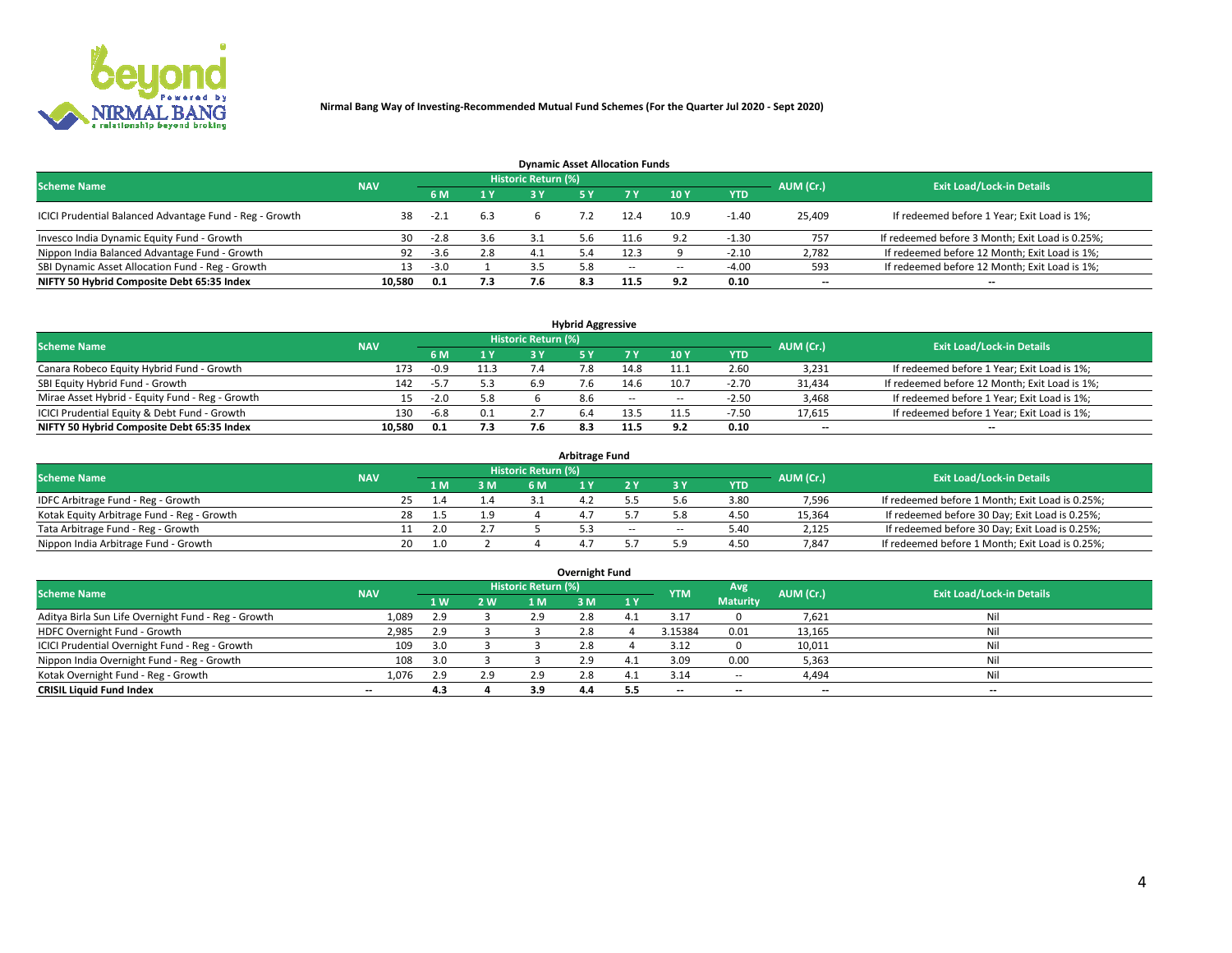

| <b>Liquid Funds</b>                              |            |     |     |                            |     |     |                          |                 |                          |                                  |  |  |  |  |
|--------------------------------------------------|------------|-----|-----|----------------------------|-----|-----|--------------------------|-----------------|--------------------------|----------------------------------|--|--|--|--|
| <b>Scheme Name</b>                               | <b>NAV</b> |     |     | <b>Historic Return (%)</b> |     |     | <b>YTM</b>               | Avg             | AUM (Cr.)                | <b>Exit Load/Lock-in Details</b> |  |  |  |  |
|                                                  |            | 1 W | 2 W | 1 M                        | ዩ M | 1Y  |                          | <b>Maturity</b> |                          |                                  |  |  |  |  |
| Aditya Birla Sun Life Liquid Fund - Reg - Growth | 323        |     | 3.3 | -3.2                       |     |     | 3.67                     | 0.14            | 36,679                   | *Ref Footnote                    |  |  |  |  |
| ICICI Prudential Liquid Fund - Reg - Growth      | 297        | 3.4 | 3.3 | 3.2                        |     |     | 3.63154                  | 0.12            | 57,335                   | *Ref Footnote                    |  |  |  |  |
| Kotak Liquid Fund - Reg - Growth                 | 4,060      | 3.3 | 3.2 |                            |     |     | 3.43                     | $\sim$ $-$      | 32,611                   | *Ref Footnote                    |  |  |  |  |
| Nippon India Liquid Fund - Growth                | 4,900      | っっ  | 3.2 |                            |     |     | 3.57                     | 0.15            | 30,604                   | *Ref Footnote                    |  |  |  |  |
| Mahindra Manulife Liquid Fund - Reg - Growth     | 1,302      | 3.5 | 3.4 |                            | 3.9 |     | 3.61                     | 0.15            | 2,144                    | *Ref Footnote                    |  |  |  |  |
| <b>CRISIL Liquid Fund Index</b>                  | $- -$      | 4.3 |     | 3.9                        | 4.4 | 5.5 | $\overline{\phantom{a}}$ | $- -$           | $\overline{\phantom{a}}$ | $\overline{\phantom{m}}$         |  |  |  |  |

| <b>Ultra Short Fund</b>                      |            |      |     |                            |     |        |                          |                 |                          |                                  |  |  |  |
|----------------------------------------------|------------|------|-----|----------------------------|-----|--------|--------------------------|-----------------|--------------------------|----------------------------------|--|--|--|
| <b>Scheme Name</b>                           | <b>NAV</b> |      |     | <b>Historic Return (%)</b> |     |        | <b>YTM</b>               | <b>Avg</b>      | AUM (Cr.)                | <b>Exit Load/Lock-in Details</b> |  |  |  |
|                                              |            | 1 M. | 3 M | 6 M                        |     | 3 Y    |                          | <b>Maturity</b> |                          |                                  |  |  |  |
| HDFC Ultra Short Term Fund - Reg - Growth    |            | 4.5  | 8.8 |                            |     | $\sim$ | 4.57101                  | 0.58            | 10.760                   | Nil                              |  |  |  |
| L&T Ultra Short Term Fund - Growth           | 34         | 2.8  | 6.8 |                            | h h |        |                          | <b>COLUM</b>    | 2,095                    | Nil                              |  |  |  |
| <b>NIFTY Ultra Short Duration Debt Index</b> | 4,155      | 3.8  |     | 6.4                        | b.b |        | $\overline{\phantom{a}}$ | $- -$           | $\overline{\phantom{a}}$ | $- -$                            |  |  |  |

| <b>Money Market Fund</b>                                |            |      |     |                     |  |       |                          |                 |                          |                                  |  |  |  |  |
|---------------------------------------------------------|------------|------|-----|---------------------|--|-------|--------------------------|-----------------|--------------------------|----------------------------------|--|--|--|--|
| <b>Scheme Name</b>                                      | <b>NAV</b> |      |     | Historic Return (%) |  |       | <b>YTM</b>               | Avg             | AUM (Cr.)                | <b>Exit Load/Lock-in Details</b> |  |  |  |  |
|                                                         |            | 1 M  | 3 M | 6 M                 |  | 3 Y   |                          | <b>Maturity</b> |                          |                                  |  |  |  |  |
| Aditya Birla Sun Life Money Manager Fund - Reg - Growth | 278        | -3.6 | 8.7 | 8.1                 |  | 7.8   | 4.45                     | 0.58            | 9,214                    | Nil                              |  |  |  |  |
| HDFC Money Market Fund - Growth                         | 4.310      | -3.7 | 8.7 | 8.4                 |  |       | 4.04227                  | 0.53            | 9,713                    | Nil                              |  |  |  |  |
| Tata Money Market Fund - Reg - Growth                   | 3,545      | 3.8  | 8.6 | 7.9                 |  |       | 4.07458                  | 0.48            | 535                      | Nil                              |  |  |  |  |
| <b>CRISIL Liquid Fund Index</b>                         | $- -$      | 3.9  | 4.4 |                     |  | $- -$ | $\overline{\phantom{a}}$ | $- -$           | $\overline{\phantom{a}}$ | $\overline{\phantom{a}}$         |  |  |  |  |

|                                       |            |       |      |                     | <b>Short Term Fund</b> |    |      |                 |           |                                  |
|---------------------------------------|------------|-------|------|---------------------|------------------------|----|------|-----------------|-----------|----------------------------------|
| <b>Scheme Name</b>                    | <b>NAV</b> |       |      | Historic Return (%) |                        |    | YTM  | Avg             | AUM (Cr.) | <b>Exit Load/Lock-in Details</b> |
|                                       |            | 1 M . | 3 M  | 6 M                 | l M                    | 2V |      | <b>Maturity</b> |           |                                  |
| HDFC Short Term Debt Fund - Growth    |            |       | 18.4 |                     |                        |    | .17د | - --            | 12,737    | M                                |
| Nippon India Short Term Fund - Growth | 40         |       | 13.9 |                     |                        |    | 5.86 |                 | 6,825     | N                                |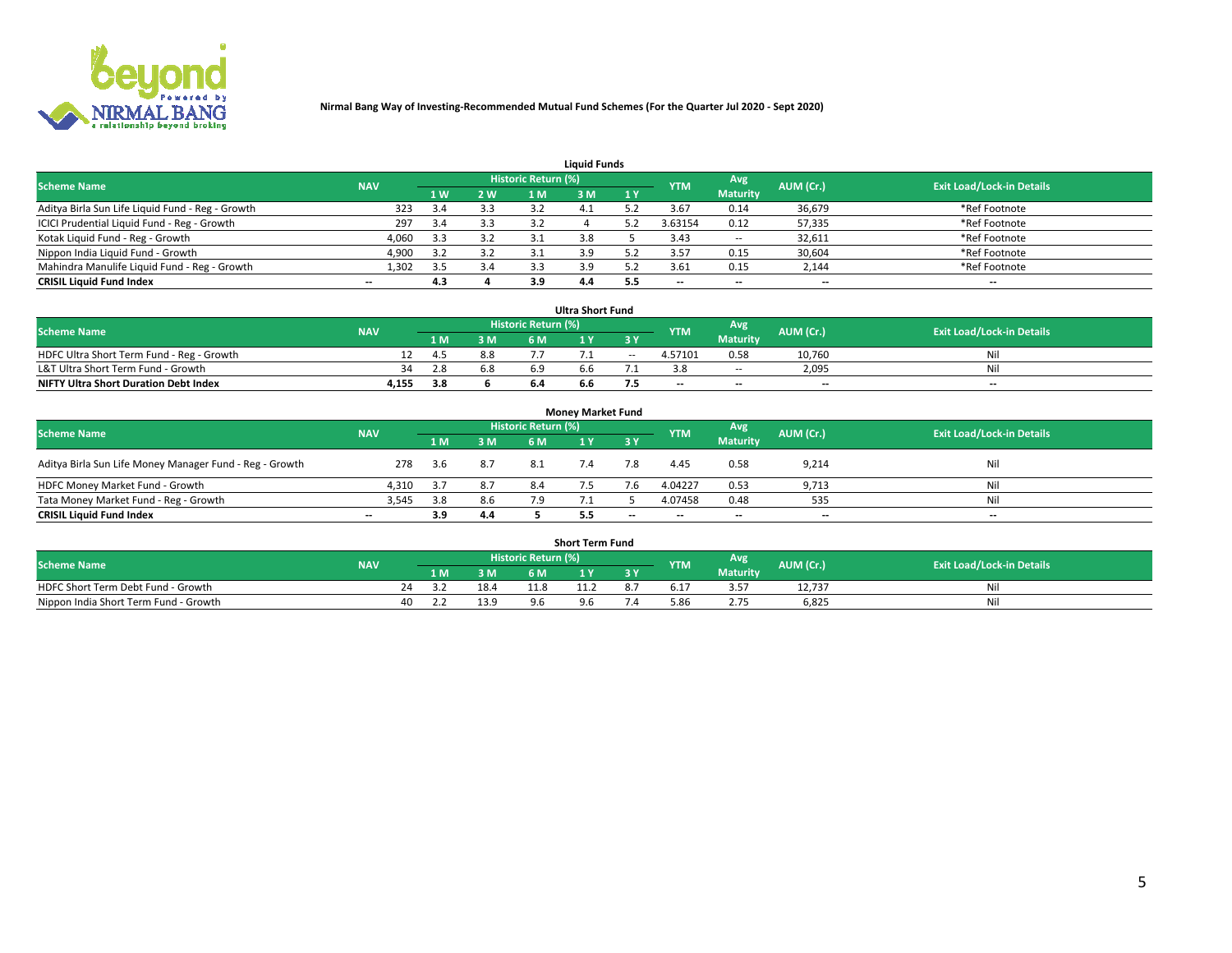

|                                           | <b>Low Duration Fund</b> |      |     |                     |     |     |            |                 |           |                                  |  |  |  |  |  |
|-------------------------------------------|--------------------------|------|-----|---------------------|-----|-----|------------|-----------------|-----------|----------------------------------|--|--|--|--|--|
| <b>Scheme Name</b>                        | <b>NAV</b>               |      |     | Historic Return (%) |     |     | <b>YTM</b> | Avg             | AUM (Cr.) | <b>Exit Load/Lock-in Details</b> |  |  |  |  |  |
|                                           |                          | L M. | 3 M |                     |     | 3 Y |            | <b>Maturity</b> |           |                                  |  |  |  |  |  |
| Axis Treasury Advantage Fund - Growth     | 2.335                    | ≺h   | ᆠᆠᆡ |                     | 8.2 |     | 4.18352    | 0.97            | 6,334     | Nil                              |  |  |  |  |  |
| Canara Robeco Savings Fund - Reg - Growth |                          |      |     |                     |     |     | 3.98       | 1.02            | 1,200     | Nil                              |  |  |  |  |  |
| IDFC Low Duration Fund - Reg - Growth     | 30                       | 2.8  | 10  |                     |     |     | 4.01       | 1.01            | 5,326     | Nil                              |  |  |  |  |  |

| <b>Banking &amp; PSU Bond Funds</b>                 |            |     |        |      |                     |      |                               |            |                 |           |                                  |  |  |  |
|-----------------------------------------------------|------------|-----|--------|------|---------------------|------|-------------------------------|------------|-----------------|-----------|----------------------------------|--|--|--|
| <b>Scheme Name</b>                                  | <b>NAV</b> |     |        |      | Historic Return (%) |      |                               | <b>YTM</b> | Avg             | AUM (Cr.) | <b>Exit Load/Lock-in Details</b> |  |  |  |
|                                                     |            |     | 1 M    | 3 M  | 6 M                 |      | $\overline{3}$ $\overline{V}$ |            | <b>Maturity</b> |           |                                  |  |  |  |
| HDFC Banking and PSU Debt Fund - Reg - Growth       |            |     | 3.0    | 17.6 | 10.7                | 10.8 | 8.3                           | 6.05       | 3.44            | 7,544     | Νi                               |  |  |  |
| Kotak Banking and PSU Debt Fund - Reg - Growth      |            | 49. | 1.4    | 16.9 | 11.1                | 10.9 | 8.7                           | 6.11       | $\sim$ $-$      | 7.830     | Ni                               |  |  |  |
| Nippon India Banking & PSU Debt Fund - Reg - Growth |            | 16  | $-0.1$ | 15.8 |                     |      |                               |            | 3.27            | 5.211     | Ni                               |  |  |  |

| <b>Corporate Bond Funds</b>                         |            |      |      |                            |  |  |            |                 |           |                                                |  |  |  |  |
|-----------------------------------------------------|------------|------|------|----------------------------|--|--|------------|-----------------|-----------|------------------------------------------------|--|--|--|--|
| <b>Scheme Name</b>                                  | <b>NAV</b> |      |      | <b>Historic Return (%)</b> |  |  | <b>YTM</b> | Avg             | AUM (Cr.) | <b>Exit Load/Lock-in Details</b>               |  |  |  |  |
|                                                     |            |      | 3 M  | 6 M                        |  |  |            | <b>Maturity</b> |           |                                                |  |  |  |  |
| ICICI Prudential Corporate Bond Fund - Reg - Growth |            |      |      |                            |  |  |            | 3.60            | 15.799    | Nil                                            |  |  |  |  |
| L&T Triple Ace Bond Fund - Reg - Growth             | 56         | -4.8 | 18.1 | 13.9                       |  |  |            | $\sim$ $-$      | 4,580     | If redeemed before 3 Month; Exit Load is 0.5%; |  |  |  |  |
| Kotak Corporate Bond Fund - Std - Growth            | 2,816      |      | 15.3 | 10.3                       |  |  | 5.33       | $\sim$ $-$      | 5.267     | Nil                                            |  |  |  |  |

| <b>Credit Risk Fund</b>                    |            |    |     |      |                            |      |           |            |                 |           |                                                                       |  |  |  |
|--------------------------------------------|------------|----|-----|------|----------------------------|------|-----------|------------|-----------------|-----------|-----------------------------------------------------------------------|--|--|--|
| <b>Scheme Name</b>                         | <b>NAV</b> |    |     |      | <b>Historic Return (%)</b> |      |           | <b>YTM</b> | Avg             | AUM (Cr.) | <b>Exit Load/Lock-in Details</b>                                      |  |  |  |
|                                            |            |    | 1 M | 3 M  | 6 M                        |      | <b>3Y</b> |            | <b>Maturity</b> |           |                                                                       |  |  |  |
| ICICI Prudential Credit Risk Fund - Growth |            | 23 | 9.0 | 16.4 | 8.2                        | 10.1 | 7.9       | 8.96       | 2.41            | 6,562     | If redeemed before 1 Year; Exit Load is 1%;                           |  |  |  |
| HDFC Credit Risk Debt Fund - Reg - Growth  |            |    |     | 20   |                            |      |           | 9.81358    | 3.07            | 6,258     | If redeemed before 12 Month; Exit Load is 1%; If redeemed bet. 12     |  |  |  |
|                                            |            |    | b.b |      |                            |      |           |            |                 |           | Month to 18 Month; Exit Load is 0.5%;                                 |  |  |  |
|                                            |            |    |     |      |                            |      |           |            |                 |           | If redeemed before 12 Month; Exit Load is 3%; If redeemed bet. 12     |  |  |  |
| SBI Credit Risk Fund - Growth              |            |    | 3.8 | 16.2 |                            |      | b.b       | 8.33       | $\sim$ $-$      |           | 3,848 Month to 24 Month; Exit Load is 1.5%; If redeemed bet. 24 Month |  |  |  |
|                                            |            |    |     |      |                            |      |           |            |                 |           | to 36 Month; Exit Load is 0.75%;                                      |  |  |  |

| <b>Floater Fund</b>                      |            |    |     |     |                            |      |     |            |                 |           |                                  |  |
|------------------------------------------|------------|----|-----|-----|----------------------------|------|-----|------------|-----------------|-----------|----------------------------------|--|
| <b>Scheme Name</b>                       | <b>NAV</b> |    |     |     | <b>Historic Return (%)</b> |      |     | <b>YTM</b> | Avg             | AUM (Cr.) | <b>Exit Load/Lock-in Details</b> |  |
|                                          |            |    | 1 M | 3 M | 6 M'                       | i v  | י כ |            | <b>Maturity</b> |           |                                  |  |
| Nippon India Floating Rate Fund - Growth |            | ٦Δ |     | lb. |                            | 10.9 | .   | 5.65       | 2.90            | 11,636    | Νı                               |  |